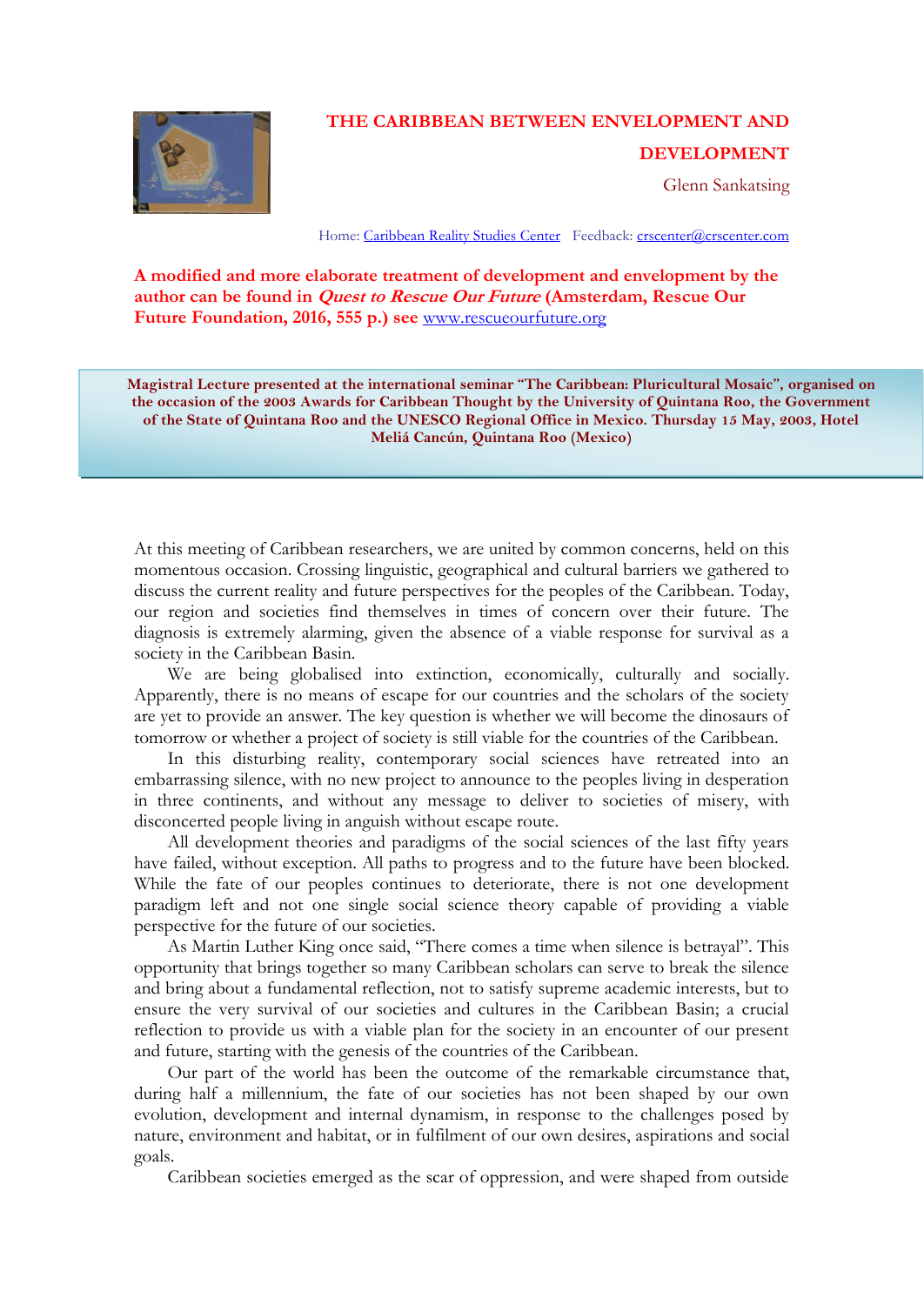as an artefact of a foreign venture. The basic principle of continuity and internal dynamism, underlying all processes of evolution and development, in nature as well as history, was absent in the genesis of our societies that was the product of structural discontinuity rather than self-realisation. But our region was only part of a larger global enterprise. The history of the last five hundred years of humanity can be summarised in one single phrase as the globalisation of the local experience in the West that turned all other human settings into 'trailer societies', towed not toward their own destiny but toward the destiny and teleology of the West, whose global mission was not to impart, but to collect. Colonialism, therefore, was not a regrettable accident, but a requirement.

Achievements of the West, separated from their specific historicity, were transferred to other latitudes, as universal, context-free yardsticks for the future of all geographic destinies and landscapes. Three continents, including ours, were reduced to "trailer societies", without the engine and heartbeat to shape their own history, and were subjected to the commands of the internal project of the West, and to the exclusive logic of its globalisation. Five discursive abolitions have formed the cornerstones of this globalisation process.

Firstly, the *abolition of context* was based on the universality claim, inherent in the transfer of context-free devices, deemed insensitive to the specificities of the environment, geography, culture and history of other latitudes. In trailer societies, not the model is adapted to suit reality, but reality is modified to accommodate the model. Cynically, models were imposed on us, the success of which required our own slavery, servitude and domestication.

Secondly, the *abolition of culture* was based on the tenet that the only beneficial course open for the future of all destinies is to adopt the Western culture. The indigenous society was civilised to the extent that it abandoned the culture of its ancestors, in order to imitate Western achievements through a process of modernisation that banished its own patrimony to the margins of social life.

Thirdly, the *abolition of evolution* was based on the claim that Western civilisation, as the spear point of human evolution, constituted an achievement that all others were destined to reach some day, either by their own efforts or by imitation. It was therefore in their own interest to give up their indigenous projects and discontinue their own genesis, in order to accommodate imitation, mimicry and transfer of Western guidelines as the prime agents for development and progress. The variegated tree of human evolution was thus pruned into the monotony of a single branch.

In fourth place, the *abolition of internal social dynamism* undermined the indigenous command over the engine of development and creation. Internal social dynamism measures the degree to which social forces endogenously operate as the engine of development and creation. "No sugar but coffee", was the message that turned numerous sugarcane fields into coffee plantations, not because of strikes, or because we no longer had a liking for sugar, or due to any other internal factor, but simply because of imperial command. Far from nativist or xenophobic notions of rejecting all things external, internal social dynamism is the capacity for self-realisation. In social processes, the external cannot be opposed to the internal, because the moment an external element is incorporated, it has already become an internal factor. It is a law of evolution that life always sprouts from interaction between the internal and external.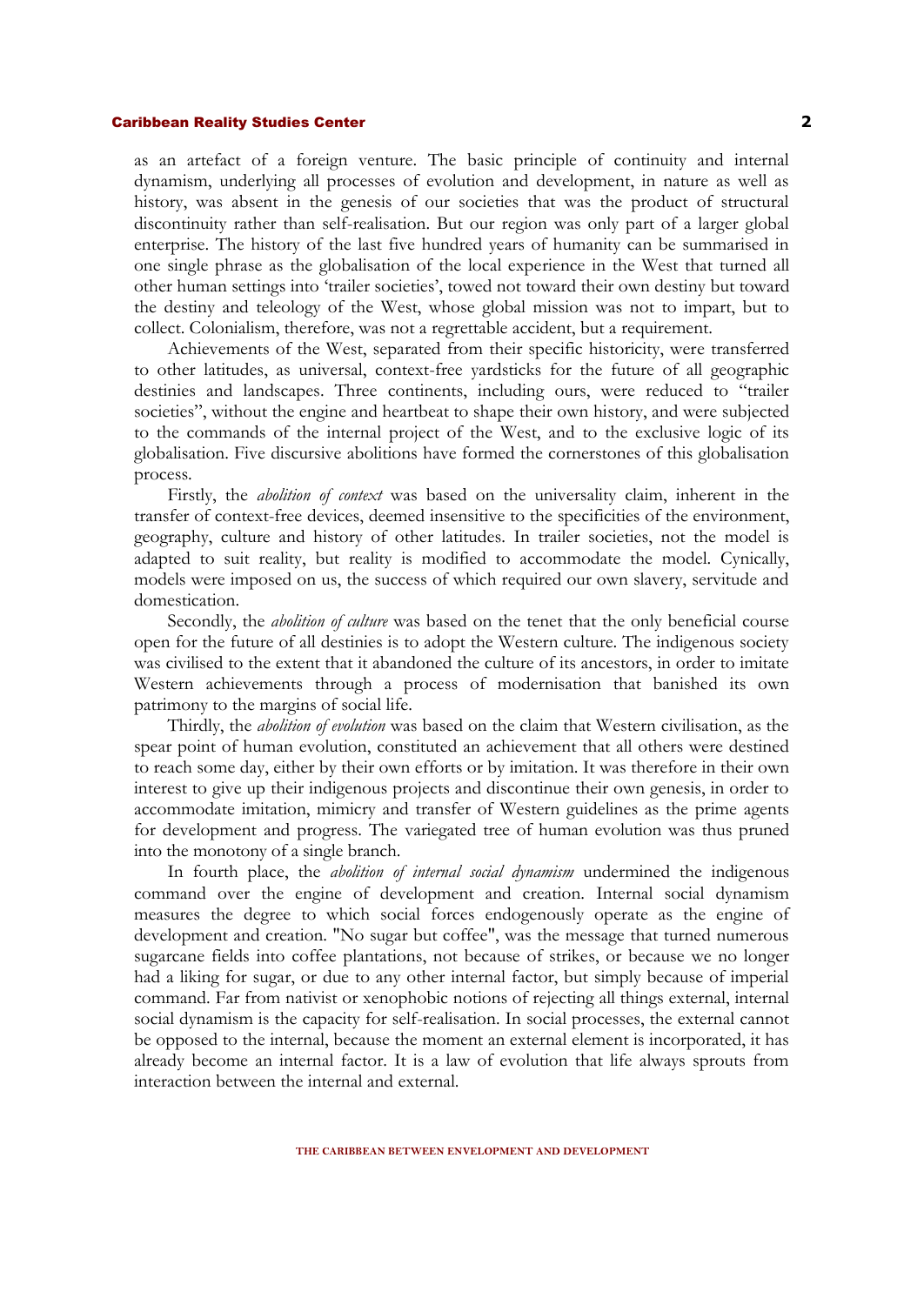Internal social dynamism is a variable that measures the degree to which the future, development and evolution of a social unit are the products of the operation and use of endogenous mechanisms or inputs. It is the extent to which a social unit has it own life, internal logic and continuity created by social phenomena and forces existing within the society. For centuries in Caribbean history, the growth of the population was not even the product of sexual reproduction, since the cost and difficulties of 'breeding' slaves by far exceeded the cost of importing adult slaves from Africa.

Finally, the *abolition of history* was based on the axiom that universal history coincides with the genealogy of the West. Experiences not directly connected to the project of the West were contemptuously deemed void of substance, culminating in bizarre statements such as "people without history" and "the end of history". To their advocates we can respond that people without history were born in the future. The common origin of humanity endows all peoples around the world with exactly the same length of history. This Eurocentric proposal regarding history culminated in the documentalist bias that privileges written sources to the detriment of other cultural expressions. More crystallised history can be found in music, customs, oral tradition, rites and dance, in societies such as ours, structured under dominance, where the hands that wrote were the hands that tortured.

Culture is not simply some archaic ornament of society, nor is it a creative decoration of social life. Culture is the materialisation of the yearning to survive in interactive response to forces of nature and the institutionalisation of coexistence through rules and shared institutions in pursuit of order, stability and peace in a project of self-realisation. A critical reading of the document should therefore be coupled with the creative reading of the cultural crystallisation of history and the imaginative reading of the scars of oppression and the monuments of destruction erected in the social landscape.

These five discursive abolitions suppressed our essential internal life processes and shaped our condition of trailer society, truncating our own evolution, interrupting our history, alienating us from our environment, overwriting our culture, and undermining the creative force of internal social dynamism.

However – and this is the cornerstone of our project for the future – unless a society is completely eradicated, its own project cannot be extinguished. In nature, as well as in history, there is a cosmic desire to survive, grow, flourish, bear fruit and defeat death by reproduction. The history of the Caribbean should therefore be understood as the clash between two opposing processes: envelopment, a modelling from outside and development, commanded by the inner clock; in other words, a clash between forces of imitation versus forces of creation. Internal social dynamism and evolution can be devitalised to extremes, but can never be extinguished. The 'limbo' dance, with its tight movement notwithstanding the lowering pole, did not come from Africa, nor did it emerge in the Caribbean. The limbo was born on slave ships, where space was small and chains were short. Under the cruellest and most dehumanising of lived experiences, the joy of limbo was created by people on their way to centuries of slavery. This is the most tangible proof that people can be oppressed to the extreme of enslavement, but culture and development will always find their way; not the caricature of development dominant since the fifties that is measured by the degree of successful imitation of the external experience and modernisation. Such travesty of development has been amply falsified by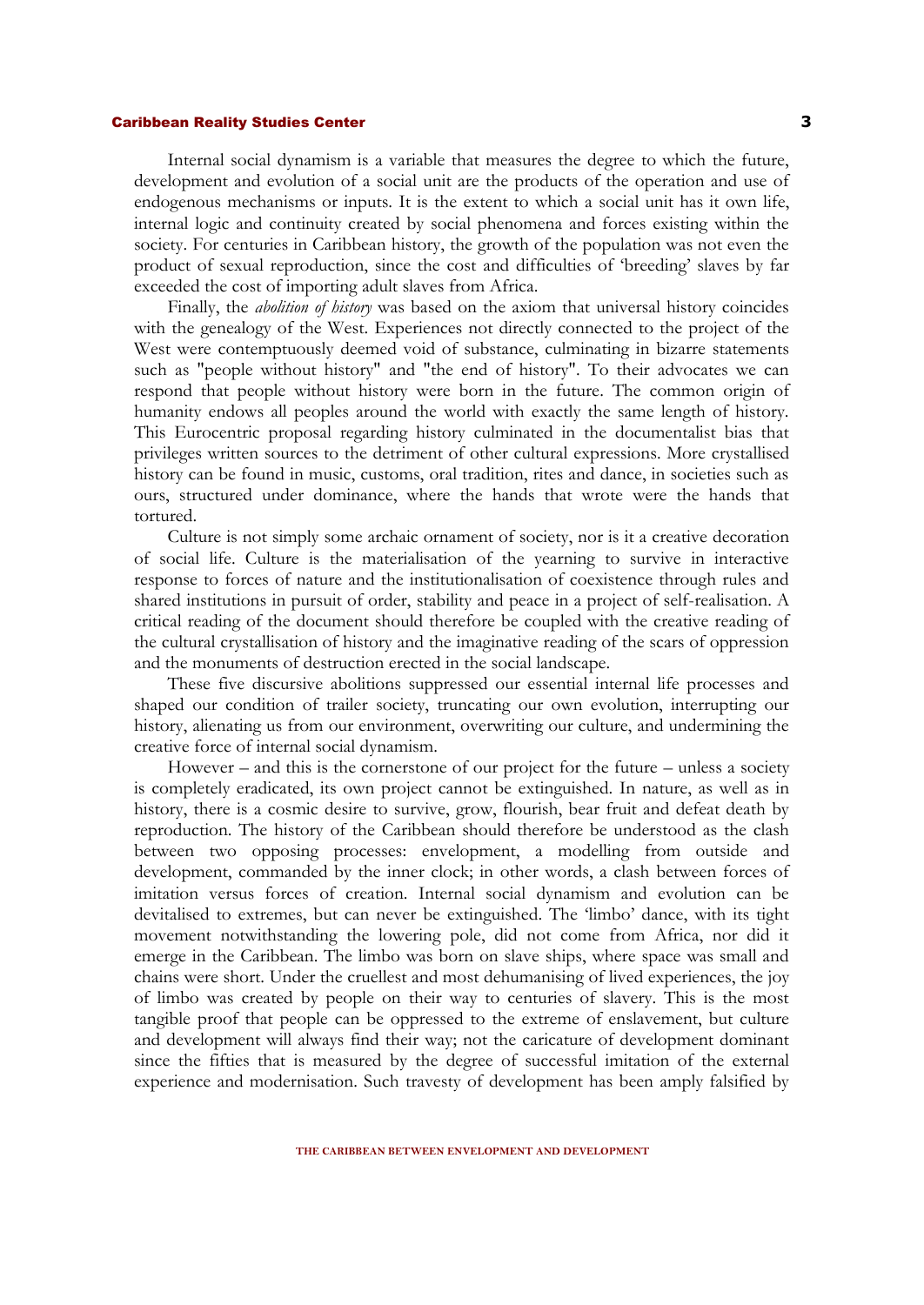decades of persistent instability, political and socio-economic crises, critical poverty and famine on three continents.

You can provide the mango seed with water, protection and fertilisers for it to grow into a strong mango tree, but it will never become an apple tree. Development, therefore, cannot be transferred or donated; it can only be encouraged, stimulated and maintained. The right definition of development is the mobilisation of the own potentialities and social forces in a project of self-realisation, in interactive response to nature, habitat, resources and history. This presents us with a far-reaching conclusion that takes us to a new paradigm. What was referred to as 'development' for fifty years was not development but envelopment, a disrespectful process of insertion, annexation and incorporation into an external project, a process of envelopment, of wrapping in both senses. The legitimating development discourse that prevailed during half a century, represents the antithesis of development based on imitation, the denial of the principles of creation, evolution and progress and the destruction of real options for our societies to grow in a natural way.

The most powerful example is Africa, underdeveloped by Europe by means of envelopment, being denied the potential to develop out of its own origin. Envelopment is the reason why the cradle of humanity, Africa, today looks like its graveyard.

We never had development theories, but envelopment theories, based on the false development/underdevelopment dichotomy, a legitimating discourse to impose an alien genesis and foreign destiny on us. The failure of all development theories that were periodically dished out on a different tray, stands as the convincing proof. Our response is the new 'development/envelopment paradigm'. It conceives development not as the incorporation in an external destiny, but instead, as a project to rescue the internal social dynamism, context, culture, evolution and history, by mobilising the own potentialities and social forces for a project of self-realisation, instead of reducing us to remote controlled societies.

The development/envelopment paradigm is a powerful tool to reinterpret history, to overcome the stasis of half a century, to redefine our reality and to design the strategy for our own project of self-realisation that gives us back our destiny. A few areas in which this new paradigm has already served us in practical terms can illustrate that.

Firstly, the development/envelopment paradigm allowed the rereading and reinterpretation of our history. It revealed that a process of envelopment, imposed through the five abolitions, was responsible for the lack of development in our societies. The condemnation to grow not from one's own genes, but from another's genetic codes, mathematically resulted in a chain of discontinuity, maladjustment, instability, crisis and civil war on three continents. Envelopment suppressed our most essential internal life processes and shaped our present condition of trailer society, by truncating our evolution, interrupting our history, alienating us from our environment, overwriting our culture, and undermining the sources of our creative forces.

Secondly, the new paradigm served to dismantle the ambiguous term of 'globalisation'. Globalisation is not a recent phenomenon appearing over the last few decades. Long before Columbus' first voyage, its origin can be traced back to the moment when the earth ceased to be flat and became a globe with limits, inciting megalomaniac dreams on the division of a planet, whose space is exhausted today.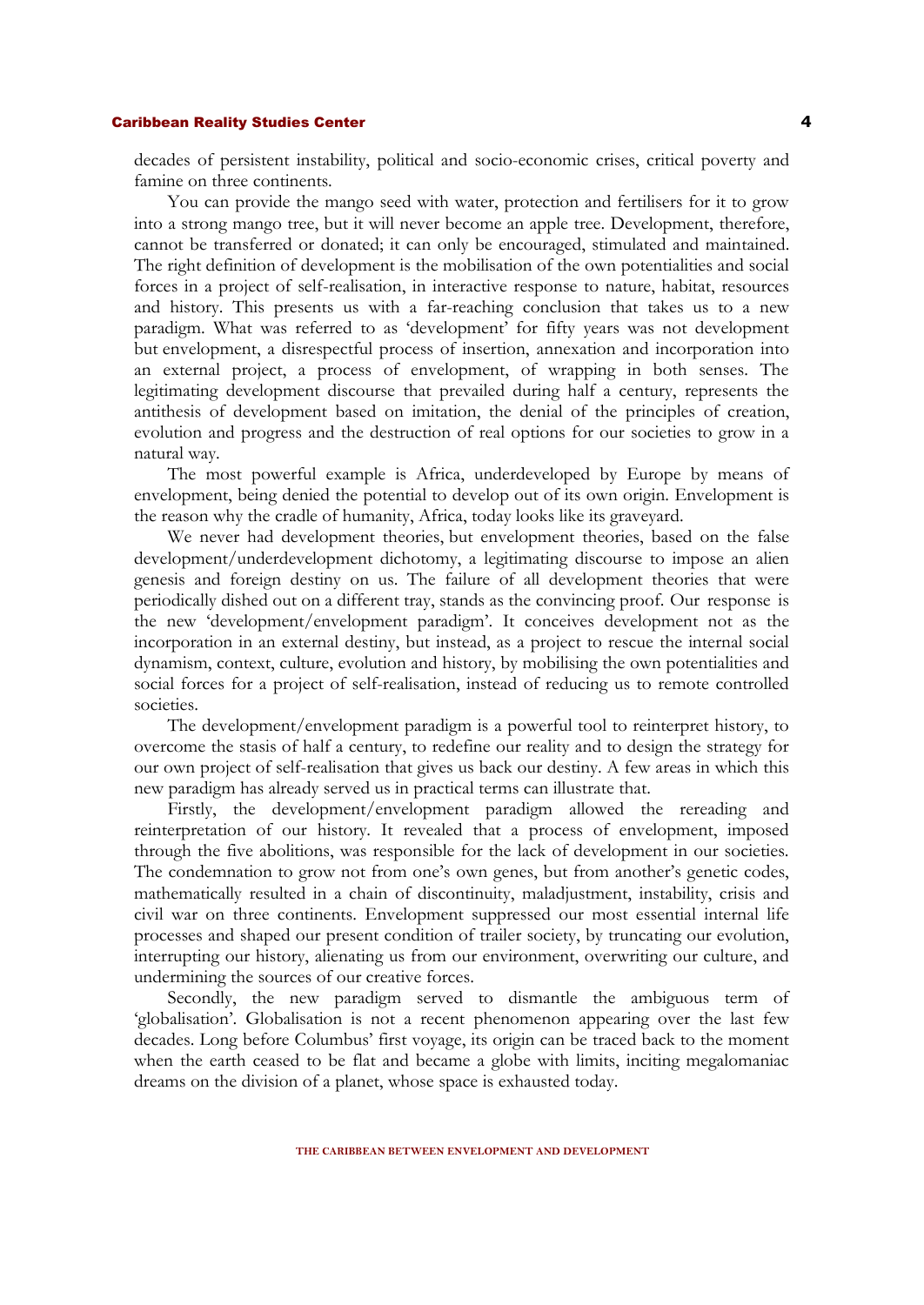Globalisation is not a concerted, democratic or pluralist process, that fuses the best social developments of each corner of the world to serve the cause of humanity. Globalisation did not produce the global village, rather one single village went global through a process of envelopment, to the detriment of other social experiences and evolutions.

The concept of globalisation is ambiguous, since it can be a blessing and a curse. Globalisation, through increased communication, exchange and interaction around the world, which after all is one single race, promotes the development of a species anxious for solidarity, peace and global harmony. Neo-liberal globalisation, however, imposes one single economy and global culture, orchestrated as part of the envelopment process that infringes on the right to cultural expression and destroys any option for development.

Neoliberal globalisation is the new face of colonialism, imperialism and neocolonialism. How can we imagine fair competition in free markets, if the obsolete machinery dumped in Germany is still precious technology desperately begged for in Ethiopia? Neoliberalism is not an ideology of the free market, but rather of *free marketing*. The belief that the 'free market' is crucial for democracy is a crude invention. Traditional capitalism opened markets through colonialism, modern capitalism through neoliberal globalisation, which brings about clashes, not of civilisations, but clashes of barbarities in ecology, religion, co-existence and development.

The planet has become far too small to accommodate more than one empire. Previously, at least the option for war did not exist between the Roman and Chinese empires, but today, in a single imperial centre the national design is made of the global economy. Sovereignty, self-determination, independence, non-intervention and noninterference, which always constituted annoying obstacles for the imperial megalomania, now belong to the past. The global state that imposes one single jurisdiction has brought an end to the external war, to the war for national liberation and to separatism. External factors ceased to exist and all spaces and shelters on the planet have been exhausted. The neoliberal globalization logic can only offer the scary option of civil war from within the empire, with state terrorism or terrorism of the subdued. In light of such dangerous trends involving the usurpation of geographic, social, cultural and economic space, the only way out is to establish new codes of co-existence based on development, which takes growth in diversity as a critical pre-condition for any global harmony.

The third application of the paradigm refers to the concept of 'developing countries'. Never did they perceive us as developing countries, but rather as countries of defective envelopment and inadequate incorporation. It is a suicidal act for capitalist logic to develop the main consumer market into a powerful competitor with bountiful natural and human resources. The 'development aid' that was granted, therefore, never really addressed our development but was envelopment aid that primarily focussed on the optimisation of the neoliberal incorporation into the global capitalist market.

A fourth use of the paradigm refers to the sustainable development model, which is quite fashionable these days. According to the development/envelopment paradigm, development is sustainable by definition, otherwise it is not development. The concept of 'sustainable development' is therefore a sheer pleonasm. Unless the asymmetric relations that prevail around the world are eliminated, 'sustainable development' is the equivalent of 'sustainable envelopment', and therefore a negation of development. Sustainable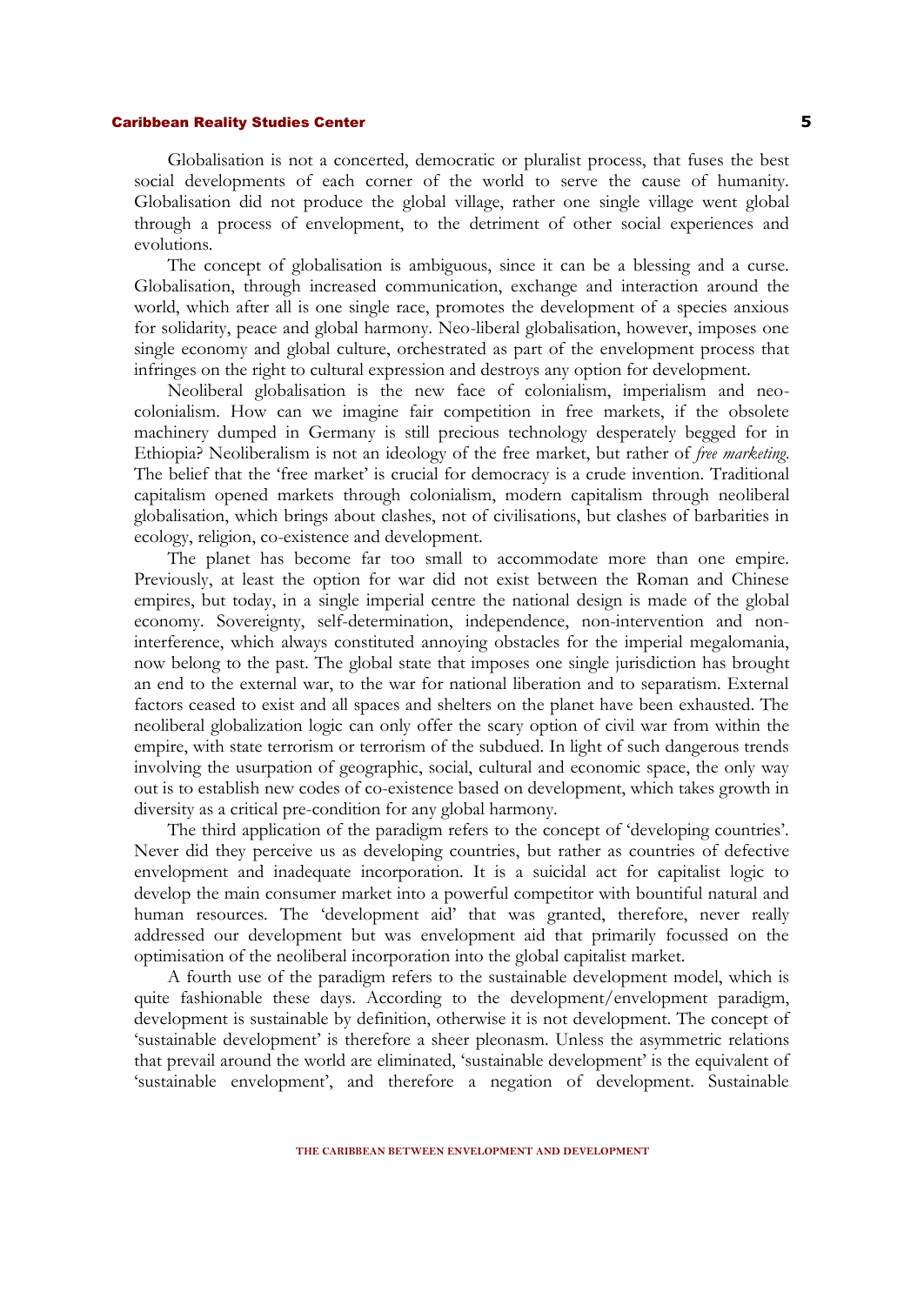development under conditions of domination will only sustain inequality and injustice, failing to open up any options for the development of our societies.

Sustainable development has served as a cunning discourse for achieving a suspicious global consensus among the opposing poles of an asymmetrical relationship, without any substantial material or structural change in the status quo, whose strategic goal is sustainable envelopment. The ambiguity of the concept of sustainable development explains why, despite the great jubilation at international summits of Heads of State with ample space for NGO's, as in Rio de Janeiro and Johannesburg, no substantial progress has been made to prevent imminent disasters.

Similarly, structural adjustment programmes are not part of the development process, but only constitute a powerful agent of envelopment and incorporation into an alien project. The trailer society is maladjusted by definition, and that turns structural adjustment into perpetual adjustment, part of which has already been completed in half a millennium.

Finally, with respect to power and democracy, what prevails from the top is envelopment, due to the dominant political system that is not based on representation, but on the delegation of power. Elections do not capitalize the development process of social forces and the materialisation of their real interests, but are based on envelopment through the usurpation of power by a handful of individuals, self-appointed for autonomous governance. In Caribbean and Latin American political processes, suffrage has legitimised the periodic hijacking of the people and the country for periods of 4 or 5 years as an ambulant monarchy, to the extreme that corruption is not an aberration of democracy, but the premium of democracy.

The greatest structural defect of parliamentary democracy is the preponderance of atomistic individualism and the absence of a protagonist role played by the social forces that constitute the driving force of development. Development translated into representation is a glimpse at a democratic alternative to parliamentary democracy, by presenting the option of democratically mobilising social forces from below, to the verge of the traditional political arena and by allowing the emergence of a different brand of political leadership from within the social forces. The new paradigm provides an explanation as to why two current processes in Latin America seemingly similar in their discourse, are achieving completely different results: Brazil's hope with a leading role of social forces that closely resemble development and the trauma being suffered in Venezuela as a result of a process of envelopment, which pretends to serve the 'aspirations of the people' from an isolated vanguard.

These promising options of the development/envelopment paradigm for our society's future once again pose our initial question on the embarrassing silence of social science that failed so miserably in their development paradigms and theories, with such a high social cost in three continents during half a century. As researchers of our societies we are required to find the answers in order to draw lessons for the future. The main reason is that social science as a victim of its own disciplines became an accomplice of envelopment.

The early fragmentation of social science into autonomous disciplines introduced insoluble epistemological problems. For systematic research purposes, the complexity of social reality demands the temporary isolation of social phenomena in the form of specialisations, but it is a scientific crime to disassemble for purposes of study, and then forget to reassemble before making final statements. A child playing with 'Lego' toys will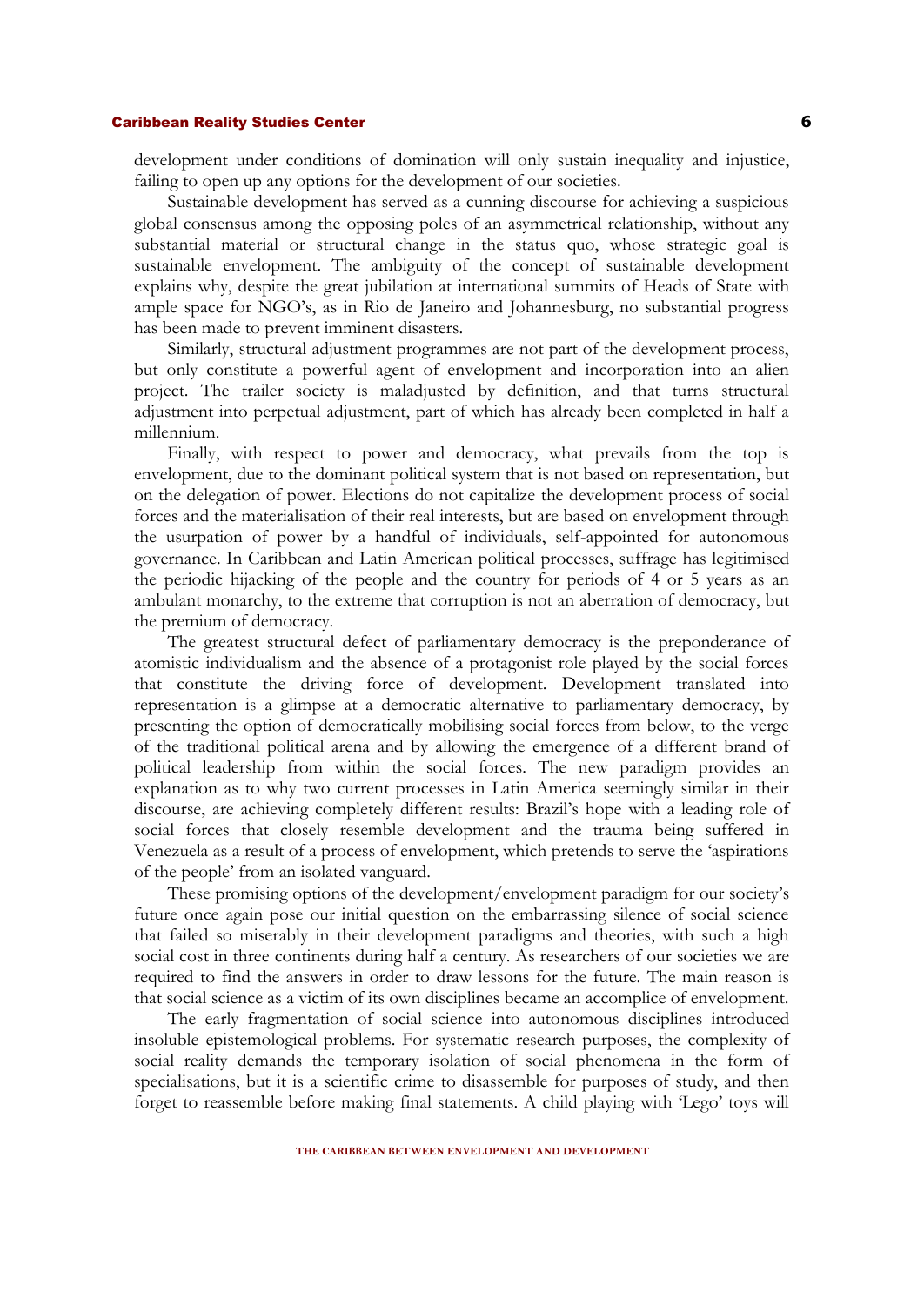understand this. That is exactly what social sciences have been doing for two centuries now, each one claiming a slice of the society as its exclusive field of competence, unable even to understand the language of the other disciplines.

The trouble with social science disciplines is even more complex. Social sciences were not discovered, they were created in specific socio-historical processes of the West, in response to the Renaissance, Enlightenment, Industrial Revolution, rise of capitalism and the French Revolution. Had social sciences been developed in the Caribbean, instead of being unquestioningly copied, their disciplines would certainly have not been the same; surely, without the process that gave rise to anthropology, since we are not that exotic to ourselves. Moreover, societies based on community life with an organic link between production and family relations would not call for a dichotomy between sociology and economy. The system of social disciplines is therefore not universal, but rather an artefact of Western socio-economic and political history.

Sociology was born not as a scientific discipline, but as a device for the salvation of France, in the midst of chaotic events, to be later crystallised into the study of processes associated with the modern nation state. Non-western peoples were left to the care of anthropology, born out of colonialism, in the voice of Levi Strauss.

Economics was the direct response to the industrial revolution and the growth of capitalism. The market, as the tabernacle of capitalism, became the central point of economics that was not concerned with needs, not even of millions of human beings dying of hunger, but which focused exclusively on the demand of those who appeared on the market with purchasing power. Economics became progressively concerned with the optimisation of the system that was being globalised, until our modern neoliberal era, where economics is not a scientific discipline but the doctrine of capitalism.

For these reasons, contemporary social science disciplines that were transferred to all destinies lack universality and instead became systems of knowledge that accompanied and steered the social evolution of the West and its project of global expansion. Tradition was adopted, not science.

This complicity of social sciences as active agents of the envelopment of other destinies into trailer societies can be historically corroborated. Sociology was concerned with justifying and accompanying the process of Westernisation and modernisation, overwriting other cultures on a global scale by providing solutions for maladjustments to the modernisation process. Economics accompanied the globalisation of Western capitalism, using deceitful terms such as international, transnational and interdependent capitalism, so that no one could be held accountable for extra-territorial economic injustice. All societies around the world were portrayed as victims of some ungraspable transnational monster.

It should be reminded that capitalism was only endogenous in the West, where it was historically created. International capitalism is globalised Western capitalism, not the outcome of industrial revolutions in India or Indonesia, nor the result of rationalisation processes in Brazil, much less the product of class struggle in Nigeria. International capitalism has no heart, but it does have an operating base, definitely not to be sought in Latin America or Africa, but rather in Europe and its reincarnation, the United States.

The rejection of social science disciplines carries with it severe implications, for the multi, inter and transdisciplinary approaches should be rejected as well, since they too take disciplines that lack validity as their axiomatic premise. However, the valuable social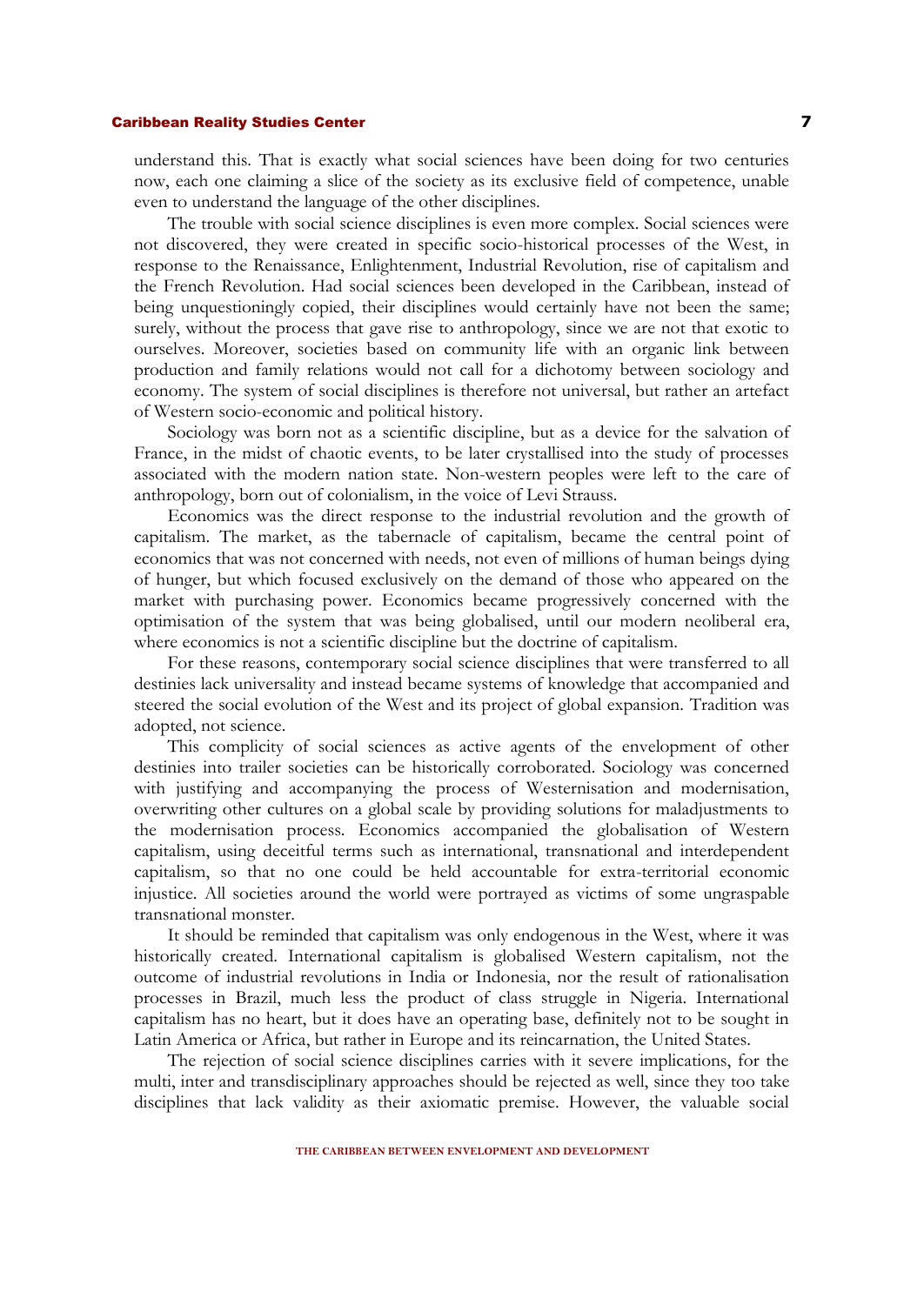science contributions accumulated over the course of time cannot be simply discarded, for they still may provide useful tools in the study of society. This raises serious epistemological problems.

In seeking to square the vicious circle, we had to abandon the entire logic of the structure of contemporary social sciences, opting for the extradisciplinary approach. Its basic premise is that social phenomena and processes are mutually interrelated and united, and can be isolated only temporarily for purposes of study, but with the compelling obligation to reassemble before drawing final conclusions. The extradisciplinary approach puts an end to the inverted logic of current social sciences that the anatomy of academia determines the anatomy of society. The instrument was transformed into the tyrant, demanding that social problems and phenomena be adjusted to the dividing lines of academia, instead of designating social reality and social forces as the agents of development and the architects of history.

Development stems from a combination and interaction of three crucial factors in the historical process: social forces as the main actors, survival as the driving force and awareness as a guide and motivating factor. An awareness and strategy on the part of the social forces of viable channels for collective survival forms the base, starting with the pursuit of interests and objectives perceived as critical for the own group. In an ongoing process of concerted action, the specific goals of each group are formulated simultaneously, while negotiations and joint action at the collective level should pursue the harmonisation of divergent, even contrary interests among social forces, in order to reach a viable project for the self-realisation of the society as a whole.

Given the inherent desire for survival and self-realisation on the part of the social forces, awareness is the most outstanding factor in generating development. Operating within the ambit of awareness are factors capable of creating or hindering solidarity and concerted action such as ideas, discourse and interaction, but also the manifestation of the unifying factor of culture, through literature, poetry, music, dance and other expressions.

In light of the categorical failure of their theories and paradigms, in addition to their inability to present methods or devices for the self-realisation of society, social sciences contemptuously distanced themselves from the quest for coherent explanations for our condition. Postmodernism and postmodernist tenets provided a comfortable refuge for their frustration by proposing the suspension of the 'grand theories' and the end of the search for general explanations for the human and social condition, at the same time condemning the dispossessed of the earth to life imprisonment and their native lands to perpetual trailer societies. The outcome was the rise of conjunctural social sciences, victims of blind empiricism, to the extreme of relegating the study of the society to scientific journalism. Obsessed with empirical data and conjunctural movements, they were so busy explaining the mere facts, that they lost sight of the underlying forces accountable for the genesis of the facts. A new class of social scientists emerged, as neurotically up-to-date people who follow what is going on but do not know what is happening. The historical insertion of social sciences into the envelopment process explains why, despite their best efforts, they were unable to address such a vital survival issue as development.

The development/envelopment paradigm opens up promising avenues. The history of the Caribbean should be understood as the clash between two opposing processes: envelopment, a modelling from outside and development, commanded by the inner clock; in other words, the forces of imitation versus the forces of creation. The merging of the